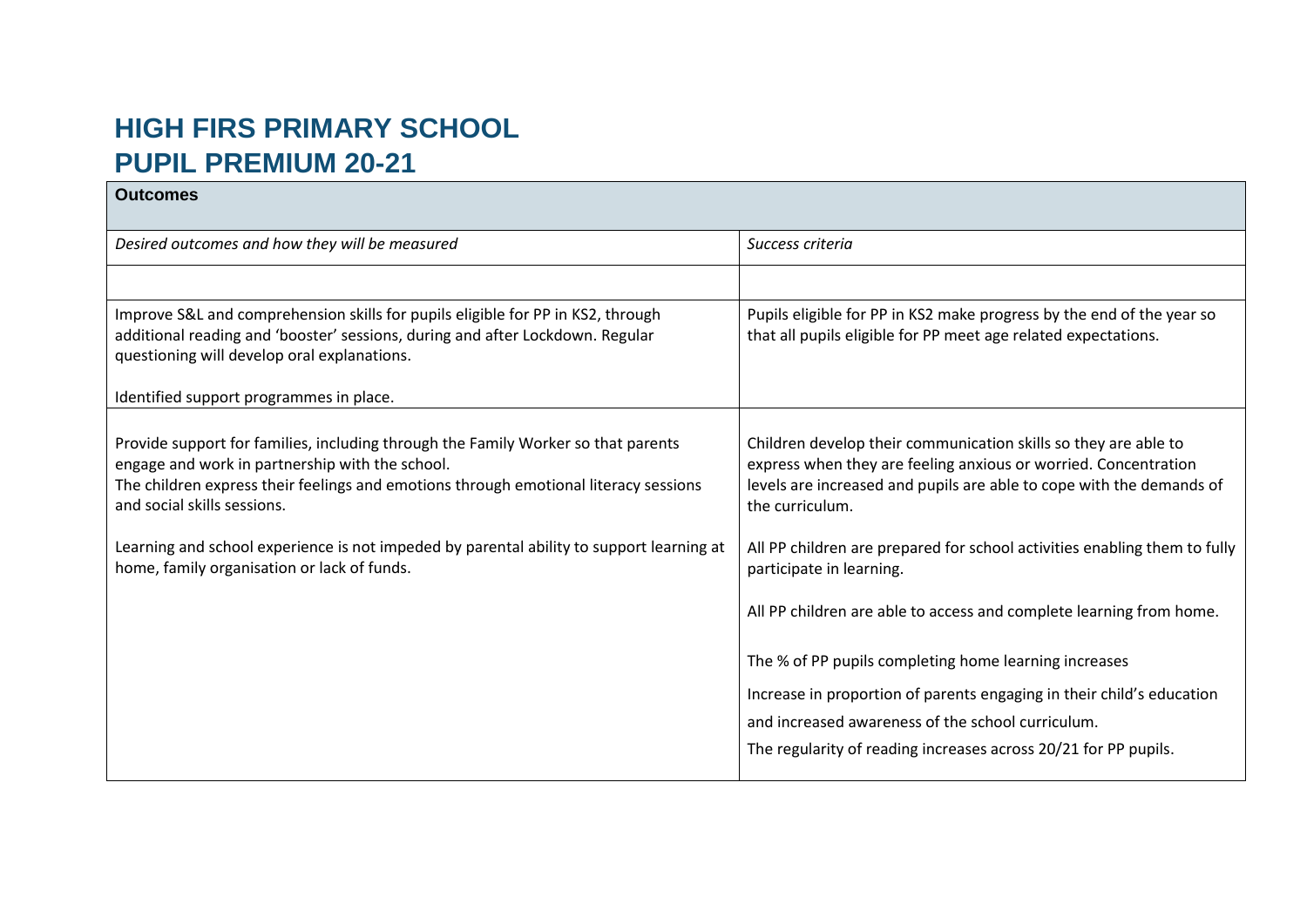| Improve opportunities for those children PP children who find learning a challenge                                                                                    | Children able to access more of the curriculum through increased                                                                                                                                                                              |
|-----------------------------------------------------------------------------------------------------------------------------------------------------------------------|-----------------------------------------------------------------------------------------------------------------------------------------------------------------------------------------------------------------------------------------------|
| through provision of technology and associated programs.                                                                                                              | provision of individual learning using technology.                                                                                                                                                                                            |
| Further support for the children to be provided by specialists such as Educational<br>Psychologist and Speech and Language Specialist, to enable full engagement      | Identified children offered opportunities to work with specialist<br>professionals, such as the Educational Psychologist and EAL specialist<br>teacher. Programmes in place and actions from visits support the<br>children to make progress. |
| The proportion of PP children with speech and language difficulties achieving GLD at the<br>end of Reception increases.<br>Improved oral language skills in Reception | The % of PP children achieving GLD at the end of Reception increases<br>compared to 2018/19.                                                                                                                                                  |
| Children to develop higher aspirations of themselves and take greater ownership of their                                                                              | Children talk confidently about their learning, using appropriate                                                                                                                                                                             |
| learning.                                                                                                                                                             | language. They recognise their areas of achievement and understand                                                                                                                                                                            |
| Children to show evidence of more resilience and a greater understanding of their                                                                                     | their next steps of development                                                                                                                                                                                                               |
| personal well-being.                                                                                                                                                  | Children show awareness of their own personal well-being.                                                                                                                                                                                     |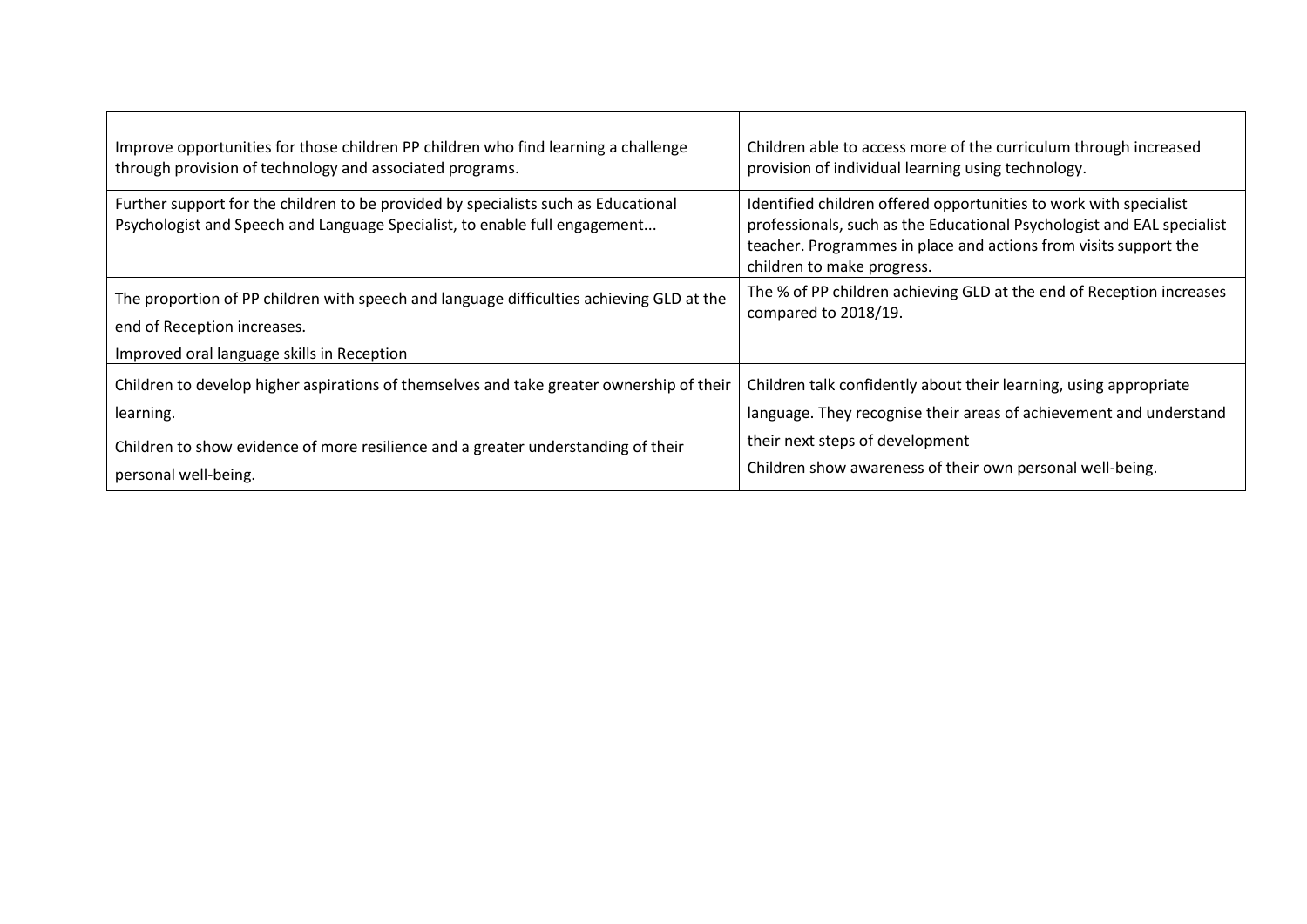| <b>PUPIL PREMIUM Planned expenditure</b>                                                               |                                                                                                                                                                                                           |                                                                                                                                                                                                                                                                                                                                                                                                                |                                                                                                                                                                                                                                                                                                  |                   |                             |  |
|--------------------------------------------------------------------------------------------------------|-----------------------------------------------------------------------------------------------------------------------------------------------------------------------------------------------------------|----------------------------------------------------------------------------------------------------------------------------------------------------------------------------------------------------------------------------------------------------------------------------------------------------------------------------------------------------------------------------------------------------------------|--------------------------------------------------------------------------------------------------------------------------------------------------------------------------------------------------------------------------------------------------------------------------------------------------|-------------------|-----------------------------|--|
| Academic year                                                                                          | 2020/21                                                                                                                                                                                                   |                                                                                                                                                                                                                                                                                                                                                                                                                |                                                                                                                                                                                                                                                                                                  |                   |                             |  |
| i. Quality of teaching for all                                                                         |                                                                                                                                                                                                           |                                                                                                                                                                                                                                                                                                                                                                                                                |                                                                                                                                                                                                                                                                                                  |                   |                             |  |
| <b>Desired outcome</b>                                                                                 | Chosen action / approach                                                                                                                                                                                  | What is the evidence and rationale for this<br>choice?                                                                                                                                                                                                                                                                                                                                                         | How will you ensure it is implemented well?                                                                                                                                                                                                                                                      | <b>Staff lead</b> | When<br>will<br>you review? |  |
| Use of additional staff<br>gives valuable support for<br>behavioural, emotional<br>and learning needs. | Constant 1:1 support put in<br>plqce for identified children,<br>to enable support with<br>behavioural, emotional and<br>learning needs.                                                                  | Learning experiences for identified children have<br>proved challenging, so 1:1 support gives stability,<br>guidance and structure to the children's school<br>day.                                                                                                                                                                                                                                            | Additional staff timetabled to support with all<br>aspects of children's needs.                                                                                                                                                                                                                  |                   |                             |  |
|                                                                                                        | Teacher and TA learning<br>support for identified groups<br>too.                                                                                                                                          | Break times and lunchtimes show improvements<br>in positive play and relationships by these<br>identified children when fully supported through<br>staff modelling and guidance.                                                                                                                                                                                                                               | Playtime and lunchtime 1: 1 staff support<br>timetabled too.                                                                                                                                                                                                                                     |                   |                             |  |
| Increased phonics focus in<br>R/KS1 so that PP children<br>make the same progress as<br>other children | Targeted phonics sessions<br>in R/KS1 with additional<br>individual support.<br>Staff to lead training for<br>parents to support at home<br>and provide resources.                                        | PP children in R/KS1 are not making as much<br>progress in phonics as other children as seen in<br>the screening test for Y1.                                                                                                                                                                                                                                                                                  | Regular evaluations and pupil progress meetings<br>with the staff.                                                                                                                                                                                                                               | <b>English SL</b> | Termly                      |  |
| Improved comprehension<br>and language skills in KS2.                                                  | Extra reading including 1:1<br><b>Focus interventions</b><br>Writing booster support<br>Additional TA classroom<br>support<br>Whole class reading<br>Additional reading support/<br>home learning support | All these interventions are structured into the<br>school day and have historically have had some<br>impact on learning.<br>Whole class reading is a new approach for KS2<br>and all staff will plan reading differently as a<br>result.<br>New research shows that whole class teaching of<br>reading focusing on the different assessment<br>focuses gives greater outcomes than guided<br>reading sessions. | Timetable organised to ensure staff in place to<br>deliver provision<br>Impact of interventions are regularly reviewed<br>and assessed.<br>Clear monitoring of the opportunities offered in<br>school, working with staff, to improve and make<br>progress with their reading and home learning. | English SL        | Termly                      |  |
| <b>Total budgeted cost</b>                                                                             |                                                                                                                                                                                                           |                                                                                                                                                                                                                                                                                                                                                                                                                |                                                                                                                                                                                                                                                                                                  | £21,550           |                             |  |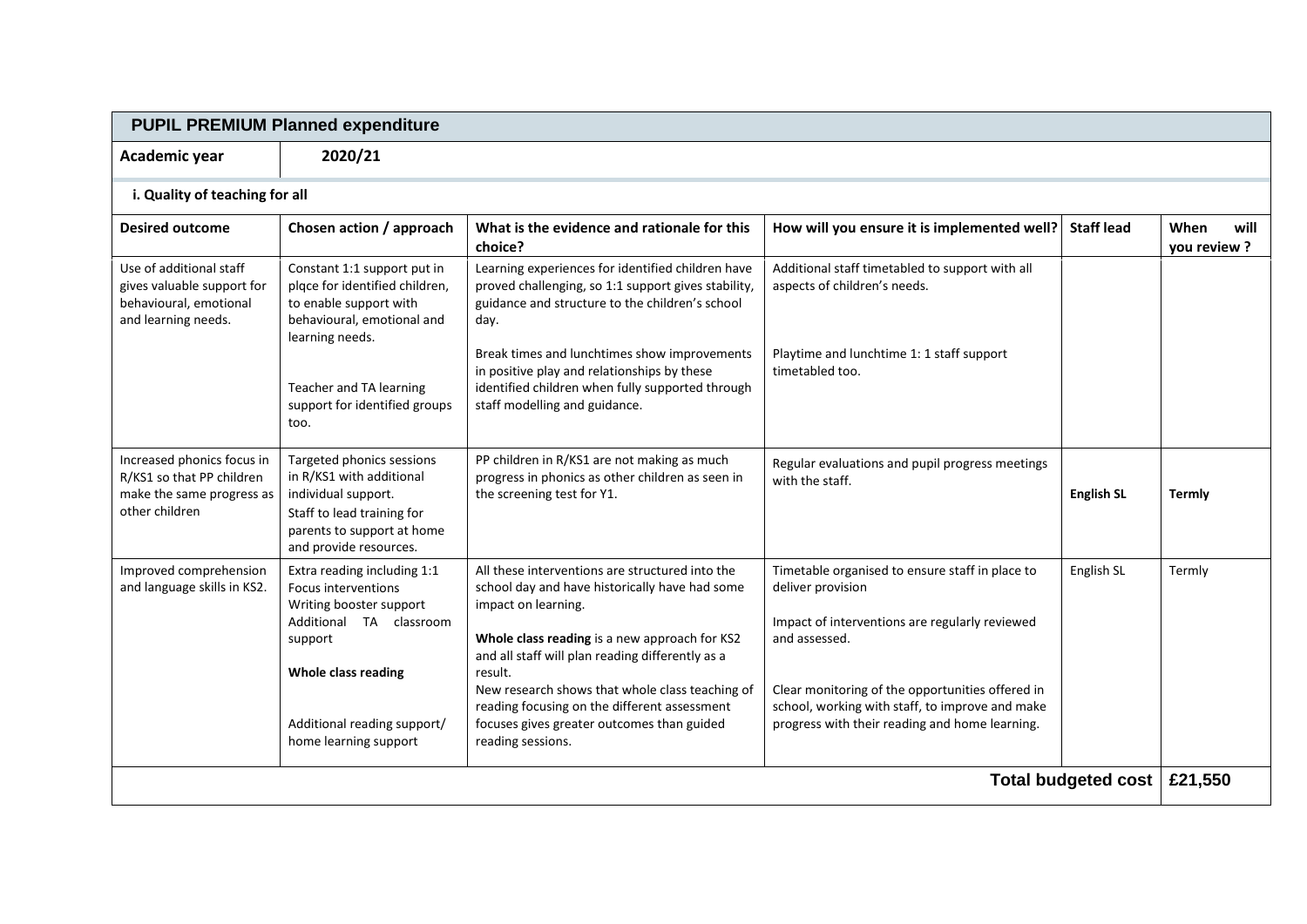|                                                                                                 | li) Targeted support                                                                                                                                                                                          |                                                                                                                                             |                   |                             |  |  |
|-------------------------------------------------------------------------------------------------|---------------------------------------------------------------------------------------------------------------------------------------------------------------------------------------------------------------|---------------------------------------------------------------------------------------------------------------------------------------------|-------------------|-----------------------------|--|--|
| Chosen action/approach                                                                          | What is the evidence and rationale for this<br>choice?                                                                                                                                                        | How will you ensure it is implemented well?                                                                                                 | <b>Staff lead</b> | When<br>will<br>you review? |  |  |
| Programmes in place and<br>actions from visits support the<br>children to make progress.        | Support from Educational Psychologist                                                                                                                                                                         | Programmes in place and actions from visits<br>support the staff and children with<br>recommendations that will support future<br>progress. | <b>SENCO</b>      | Review meetings             |  |  |
| Provision of technology and<br>associated programs.                                             | Support for children with their writing and<br>reading progress, through use of new technology<br>and assisted technology.<br>Online tuition has a positive effect on the<br>progress of identified children. | New technology purchased, including assisted<br>technology.<br>Online tuition to be implemented for key<br>children.                        | Computing SL      |                             |  |  |
| Targeted support by TAs for<br>identified children-linked to<br>provision plans for each class. | Analysis of data will be used to identify the areas<br>of weakness and misconception for PP children<br>with cognition and learning difficulties.                                                             | Monitoring of interventions.<br>Analysis of data.                                                                                           |                   | Termly                      |  |  |
| <b>Total budgeted cost</b>                                                                      |                                                                                                                                                                                                               |                                                                                                                                             |                   | £7800                       |  |  |
|                                                                                                 |                                                                                                                                                                                                               |                                                                                                                                             |                   |                             |  |  |